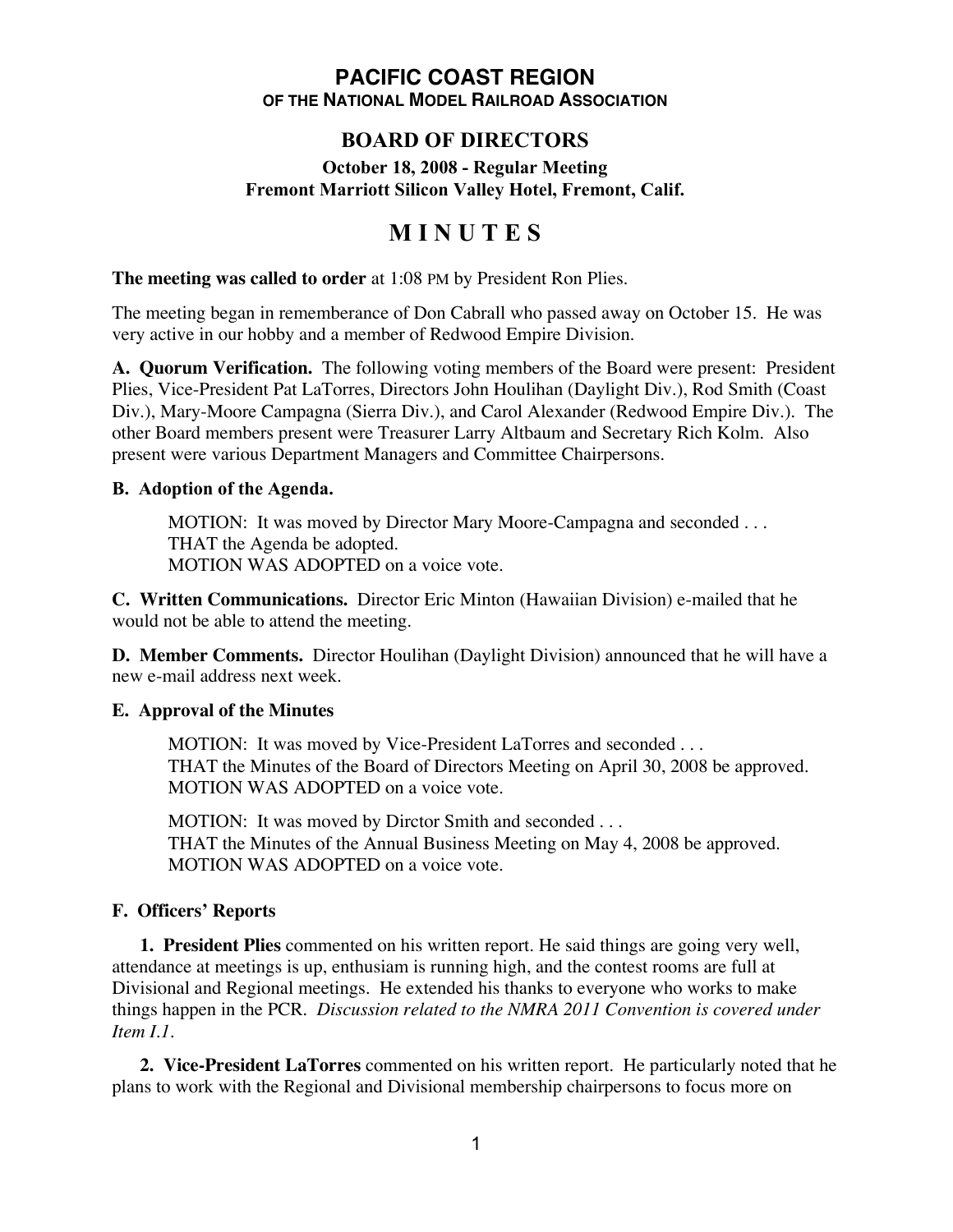membership retention. Publicity for the Region is really at the Division level. *Discussion related to the NMRA 2011 Convention is covered under Item I.1.*

**3. Treasurer Altbaum** commented on his written report, which included current financial statements and a proposed FY 2009 Budget. He said finances continue to be stable, although reduced revenue from BranchLine subscriptions and lower interest rates are having an effect. The PCR can weather a year or so until the economy improves. The assets of PCR should not be used for ongoing operating expenses, but are available for one-time projects worthy of Region support, such as purchase of additional digital projectors and underwriting some convention costs. *The budget is Item K.1.*

**4. Secretary Kolm**. No report.

### **G. Directors' Reports**

**1. Daylight Division: Director Houlihan** gave a brief oral report on Division activities.

**2. Coast Division: Director Smith** gave a brief oral report on Division activities. The Coast Division auction is still breaking even financially, but attendance is lower. There is more estate action and fewer individual items being auctioned.

**3. Sierra Division: Director Moore-Campagna** summarized her written report. She noted that there has been greater attendance at meetings since Jim Long has been Superintendent, with lots of attendees from other divisions

**4. Redwood Empire Division: Director Alexander's** summarized her written report. The Division has been asked to put together a train show for the annual Home Show next September at the Sonoma County Fairgrounds. No revenue will be realized, but it is an opportunity to promote the hobby. *Redwood Empire's bid for a shortened 2011 PCR Convention is covered by the Convention Department report under Item H.4.*

**5. Hawaiian Division: Director Minton** was not present. No report.

### **H. Department Reports**

#### **1. Administration Department**

**• Audit Committee. Chairperson Dennis Stokely** reported that an audit of the PCR financial accounts has been completed in cooperation with the Treasurer. He is satisfied with the result and plans to do an audit after the end of each fiscal year.

**• Honors Committee. Chairperson Ray deBlieck** reported that there are holes in the list of past awards that need to be filled in. He said there are no guidelines for selecting the PCR Member of the Year in each Division, in response to a Director's question.

**• Storekeeper Steve Skold** submitted his written report (inventory of PCR property). Ray deBlieck pointed out that the Keith Heinsohn collection is Coast Division, not PCR.

#### **2. Membership Department. Manager Doug Wagner.** No report

**3. Publications Department. Manager Gus Campagna.** No report. Director Moore-Campagna said she will tell Manager Campagna and Webmaster Kevin Hurley that the list of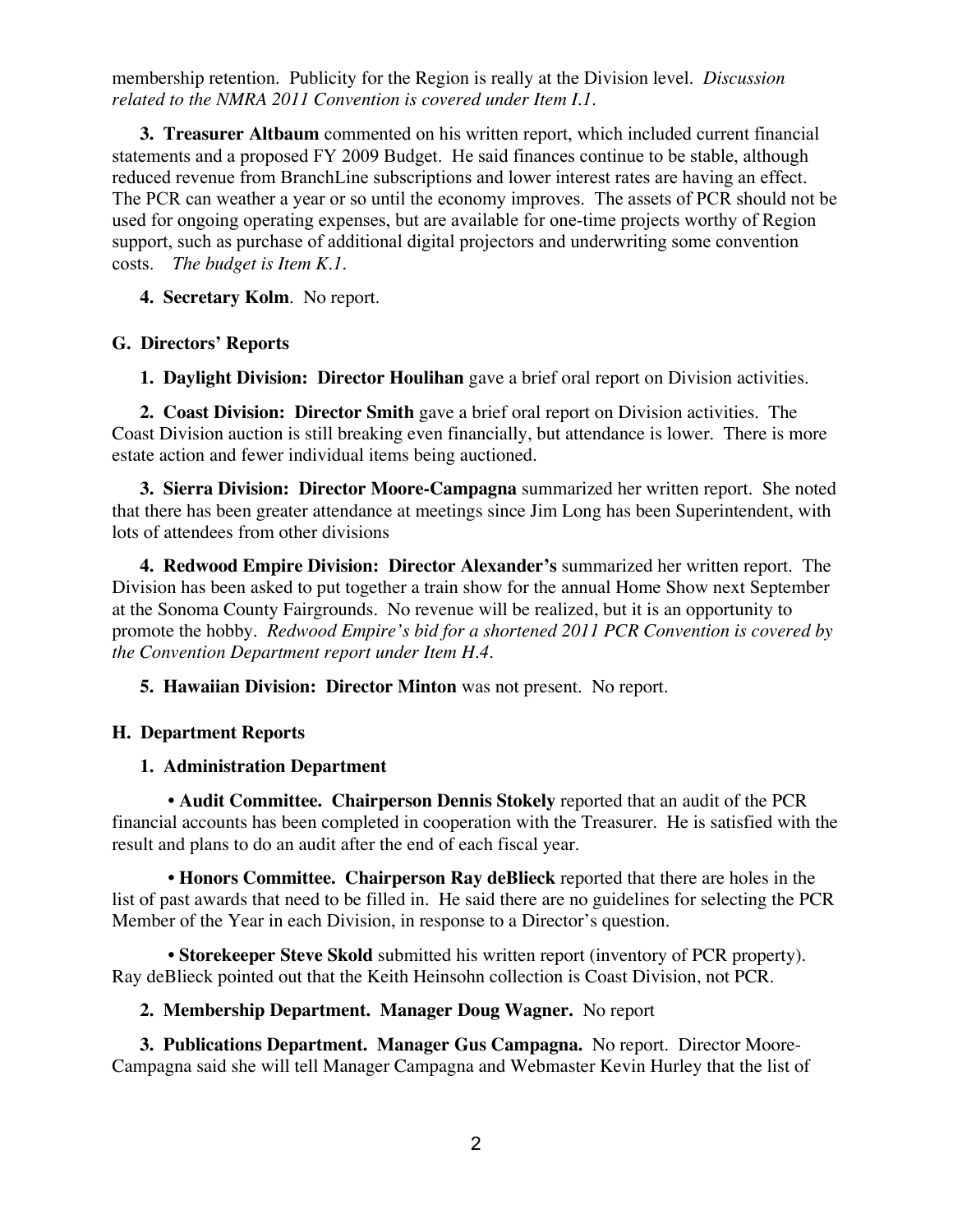honors being put together by Ray deBlieck will eventually—when it is more complete—be posted on the PCR website.

**4. Convention Department. Manager Dennis Stokely** handed out his written report and presented an overview of the status of PCR conventions.

• **2008 Convention "Sierra Memories" at Fresno.** Convention Chairperson John Houlihan thanked the convention staff that "did all the work." He noted that the registration included the banquet and Sunday breakfast to encourage attendance. He submitted the accounting report for the Convention, including profit and loss and comparison to the budget.

Manager Stokely's report noted that there were only 144 attendees, but it was financially positive resulting in a surplus. He congratulated Chairperson Houlihan for an excellent job.

**• 2009 Convention "Rails Across the Bay" at Fremont.** To date there are 59 registrations. The dates are April 15-19, 2009 and more information is on the website.

• **2010 Convention "Silver Rails" at Sparks.** At its April 30, 2008 meeting, the Board approved the Reno/Sparks location for the proposed Convention, subject to the Board's approval of specific location, hotel, and room rates at this (October 18) meeting.

Manager Stokely said the Convention will be at the Nugget Hotel in Sparks, Nevada, April 28 to May 2, 2010 as described in his written report. The Convention Chairperson is Raymond Rich. Jim Long, Vice-Chairperson, described other details of the Convention, which are contained in his separate written report. He noted that a room will be available at the Nugget for the mid-year (fall) 2009 PCR Board Meeting.

MOTION: It was moved by Vice-President LaTorres and seconded . . .

THAT the proposal for the 2010 PCR Convention at the Nugget Hotel at Sparks, Nevada, April 28 to May 2, 2010, as presented by Convention Department Manager Dennis Stokely and Convention Vice-Chairperson Jim Long, be approved.

MOTION WAS ADOPTED on a voice vote.

**• 2011 Convention at Santa Rosa.** Redwood Empire Division proposes a down-sized Convention in Santa Rosa, May 13-15, 2011, since the NMRA Convention will be in Sacramento that year. There would be meeting space only and no formal convention hotel. The Convention Chairperson will be Steve Skold.

MOTION: It was moved by Director Moore-Campagna and seconded . . .

THAT the proposal for the 2011 PCR Convention at Santa Rosa, May 13 through 15,

2011, as presented by Convention Department Manager Stokely, be approved.

MOTION WAS ADOPTED on a voice vote.

**• 2012 Joint Convention with Pacific Northwest Region:** Manager Stokely said they are exploring the possibility of a joint convention with PNR in Medford. Medford is PNR's choice and it has advantages for PCR. The Convention would be run without a "host" PCR Division due to the combined PCR and PNR staffing and out-of-region location. Ed Liesse is the contact person at PNR. There were no objections from the Board of Directors.

**• 2013 and 2014 Conventions:** The normal rotation of Divisions would return with Coast Division the host in in 2013 and Daylight Division in 2014.

**5. Contest Department. Manager Bill Scott**. No report.

**6. Achievement Program Department. Manager Jack Burgess.** No report.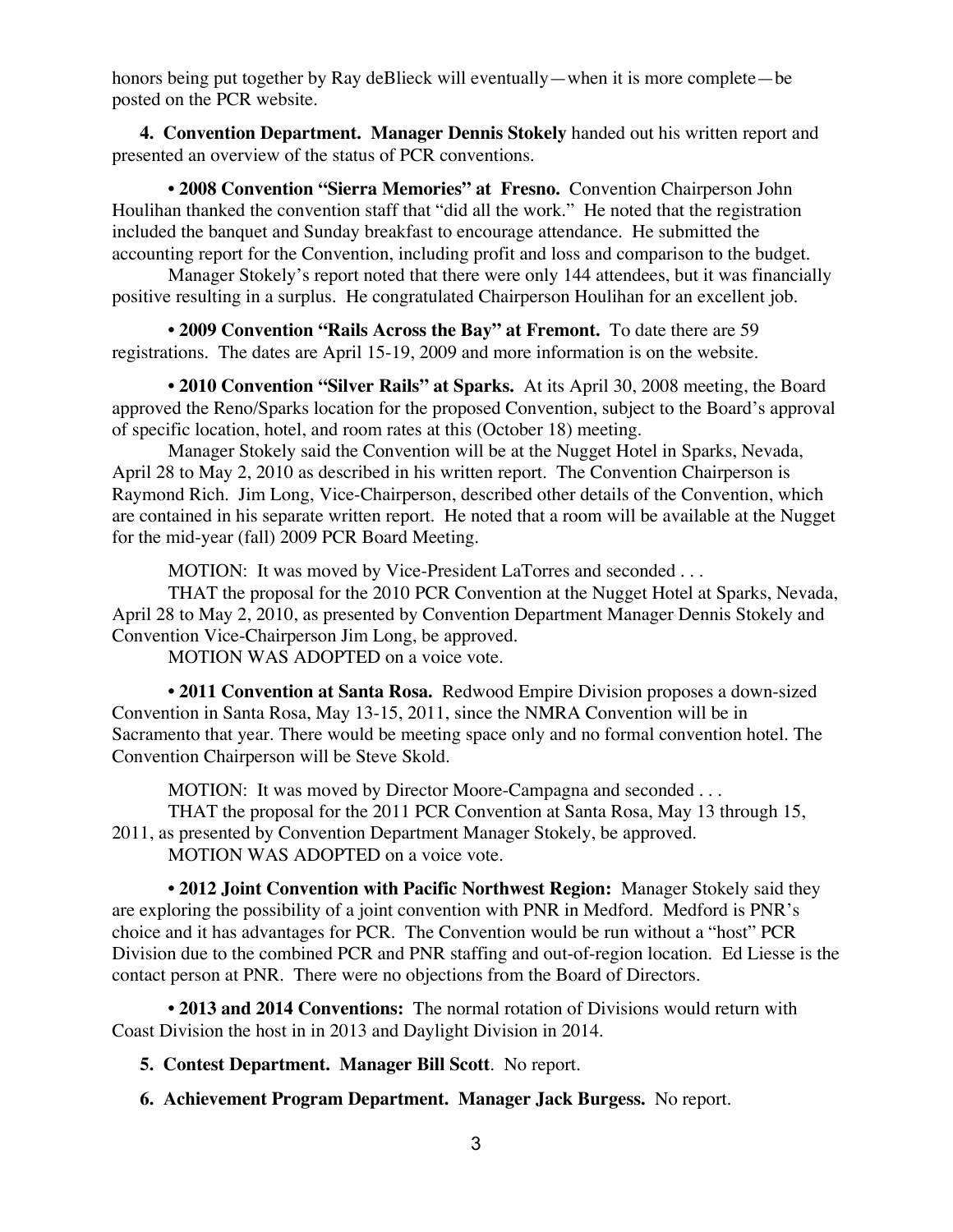**7. Non-Rail Activities Department. Manager Mary Moore-Campagna** commented on her written report. She said the art and craft contest at PCR conventions is open to both non-rails and rails alike. Such participation is encouraged. Additional financial resources is not an immediate need, but continues to be monitored.

#### **I. Unfinished Business**

**1. NMRA 2011 Convention at Sacramento.** The ongoing relationship between PCR and 21st Century Limited was discussed at length. Ray deBlieck, Chief Executive for 21st Century Limited, Inc., reviewed the history. It is a separate non-profit entity created by PCR's NMRA 2000 Convention Host Committee to produce that Convention on behalf of the PCR, and that relationship continues. He said there are two issues to be clarified: (1) 21st Century Limited being the representative for PCR in producing the NMRA 2011 Convention, and (2) the funds from the NMRA 2000 Convention held by 21st Century Limited.

On November 18, 2006, the PCR Board of Directors approved in principle the plan outlined by Ray deBlieck for the NMRA 2011 Convention, consistent with 21st Century Limited's role as PCR's representative. Since then, the Conventon Host Committee has been formed by 21st Century Limited and it has developed a business plan for the Convention which is significantly different than NMRA conventions in recent years. The Committee, chaired by Ray deBlieck, has been the only contact with the NMRA regarding plans for the Convention. He said there will be no financial exposure for PCR; the NMRA will provide funds up front.

In negotiations regarding the Convention, the NMRA has not recognized that 21st Century Limited represents PCR's interest in the Convention. In July, the NMRA requested a letter from PCR President Plies stating PCR's intention to assign to 21st Century Limited all control and benefits of the NMRA 2011 Convention. President Plies told the NMRA in a meeting at Anaheim that he would reply after discussing the matter with the PCR Board of Directors at this (October 18) meeting.

The Board's discussion confirmed that 21st Century Limited is PCR's representative in producing the NMRA 2011 Convention, that only the Convention Host Committee (21st Century Limited) speaks for PCR regarding that Convention, and that any funds distributed to the Convention Host Committee (or to 21st Century Limited) would be a distribution in PCR's interests. PCR cannot and should not reduce its fiduciary interests in the Convention.

MOTION: It was moved by Director Houlihan and seconded . . .

THAT President Plies send a letter to the NMRA Manager of the Meetings and Trade Show Department advising him that 21st Century Limited, Inc. is the representative of the Pacific Coast Region for production of the 2011 NMRA Convention at Sacramento, and that any fiduciary responsibilities with regard to that convention will be arranged between the Pacific Coast Region and its representative.

MOTION WAS ADOPTED on a unanimous show-of-hands vote.

#### [*Secretary's note: President Plies sent the letter on Nov. 24, 2008*]

Apart from the response to the NMRA, the relationship between PCR and 21st Century Limited needs to be reaffirmed in a written agreement. The agreement would include the status of the funds from the NMRA 2000 Convention, which Ray deBlieck reiterated is PCR's money. The Board is concerned about the process for decisions regarding the use of funds held by 21st Century Limited, a process which should be defined in the agreement. In response to questions from the Board, Ray deBlieck said he will provide a financial report for 21st Century Limited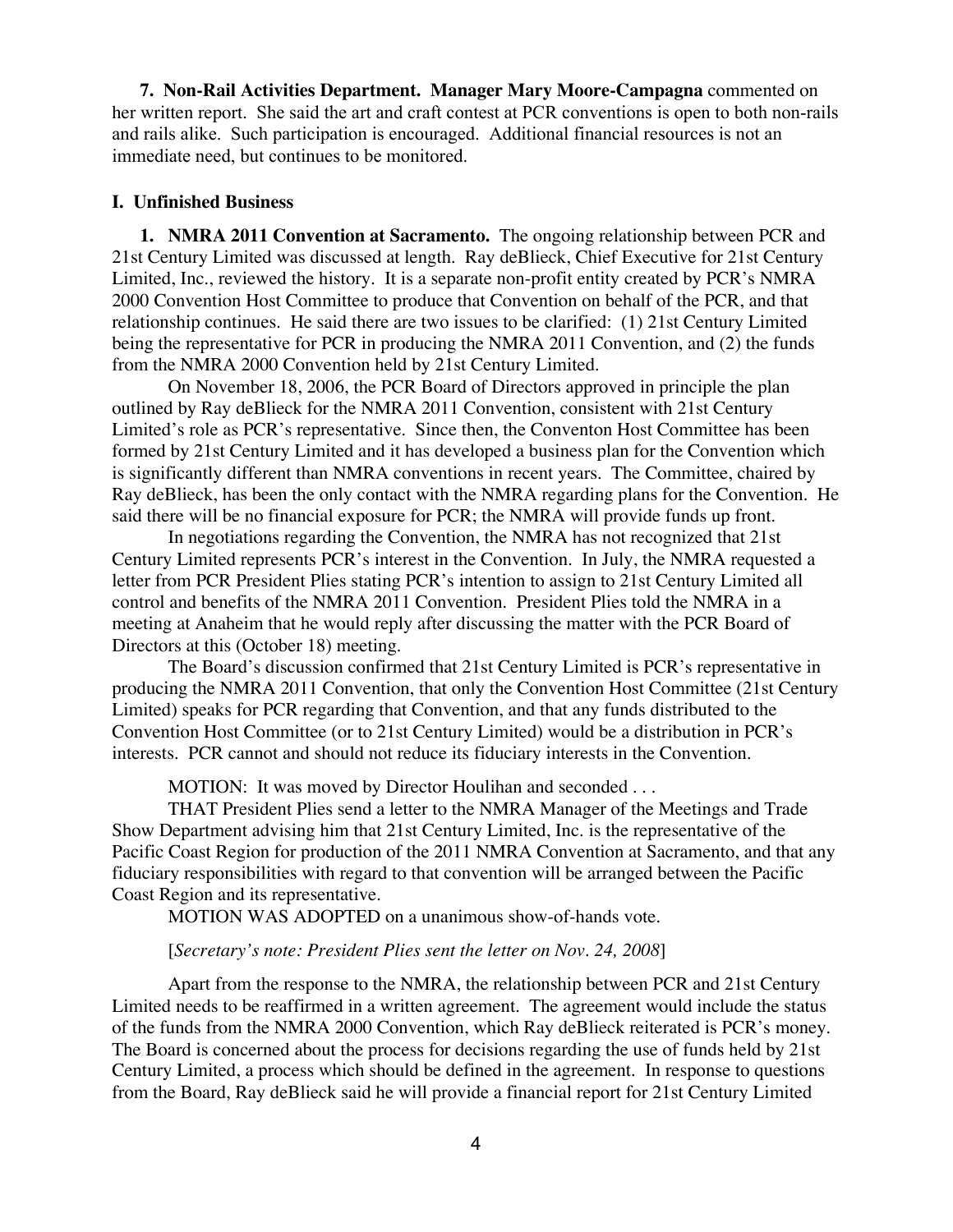and he can furnish the Articles of Incorporation. Vice-President LaTorres proposed a meeting between the two Boards to discusss the provisions of the agreement.

MOTION: It was moved by Director Alexander and seconded . . .

THAT a written agreement be executed between the Pacific Coast Region of the National Model Railroad Association, Inc. (PCR) and 21st Century Limited, Inc. reaffirming the relationship that began with the 2000 NMRA Convention at San Jose and recognizing that 21st Century Limited, Inc. is the sole representative of the PCR working in behalf of the PCR under PCR auspices; and, that said agreement shall be reviewed by the respective legal counsels before being executed.

MOTION WAS ADOPTED by a unanimous voice vote.

- **2. Audit of financial accounts.** See Audit Committee report under Item H.1.
- **3. PCR website options and alternatives.** No report.

# **J. New Business**

**1. Purchase "power point" digital projectors.** Vice-President LaTorres presented a proposal to purchase two new digital projectors, with shipping cases and spare lamps, and shipping cases for the two existing projectors.

MOTION: It was moved by Director Houlihan and seconded . . .

THAT the Storekeeper is authorized to purchase two new digital projectors with shipping cases and a spare lamp for each and shipping cases for PCR's two existing projectors, for a total amount not to exceed \$3,000; and that the new projectors shall meet the specifications for minimum room size.

MOTION WAS ADOPTED by voice vote.

**2. Breakfast at PCR Convention.** President Plies proposed that the PCR underwrite the Sunday morning breakfast at the 2009 PCR Convention in Fremont, which is just before the PCR Annual Business Meeting.

MOTION: It was moved by Vice-President LaTorres and seconded . . .

THAT the PCR will underwrite the cost of the Sunday morning breakfast at the 2009 PCR Convention in Fremont

MOTION WAS ADOPTED by voice vote.

# **K. Budget**

**1. Budget for FY 2009.** Treasurer Larry Altbaum submitted a proposed budget for FY 2009 in his report to the Board in Item F.3.

# **M. Announcements.**

**1. The next Board of Directors meeting** will be on Wednesday, April 15, 2009, at 1:00 PM, at the Fremont Marriott Silicon Valley Hotel in Fremont, during the "Rails Across the Bay" Convention.

**N. Adjournment.** On a motion by Director Moore-Campagna, President Plies adjourned the meeting at 4:05 PM.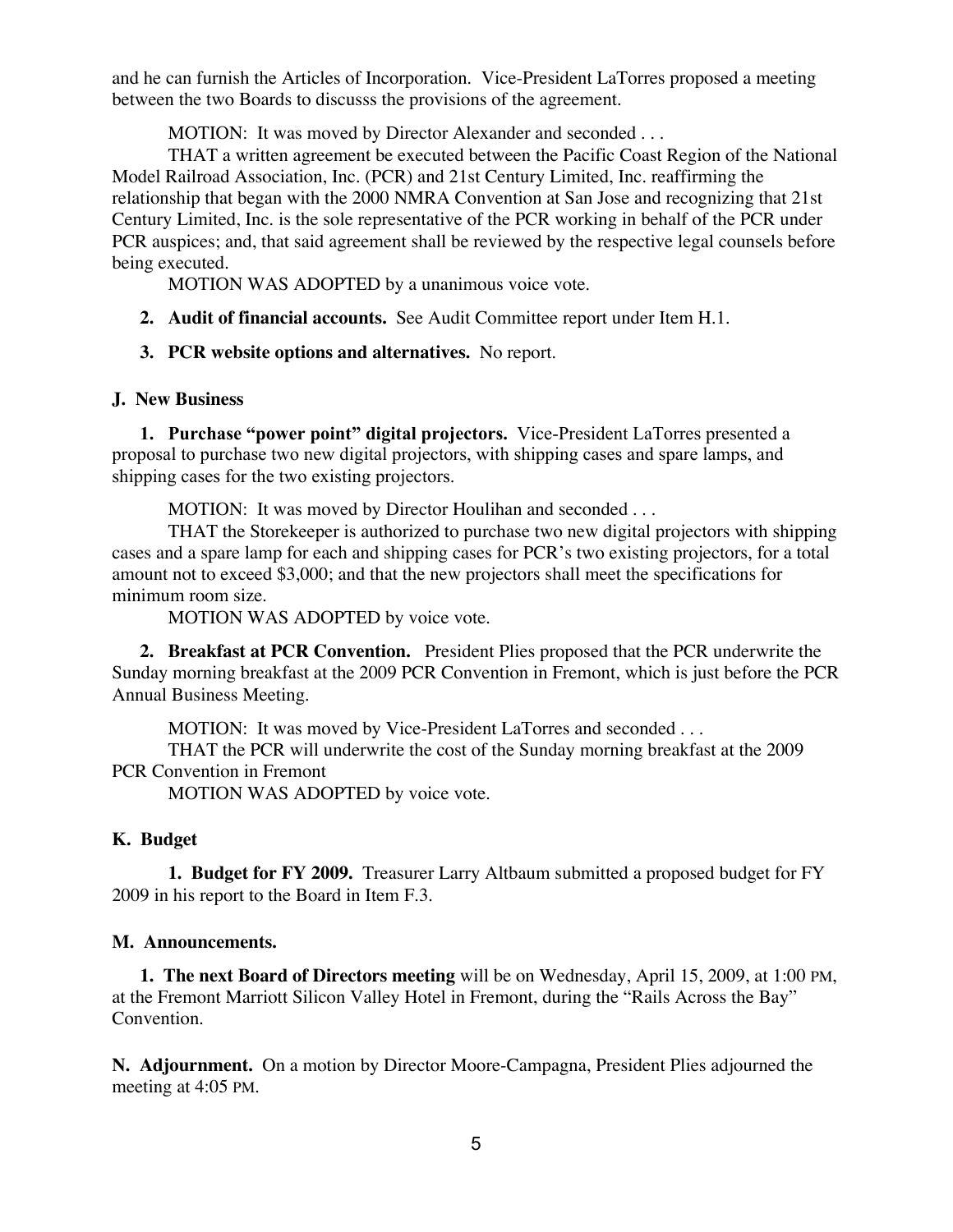Respectfully submitted,

Kolm  $\overline{\phantom{a}}$ 

Rich Kolm, PCR Secretary